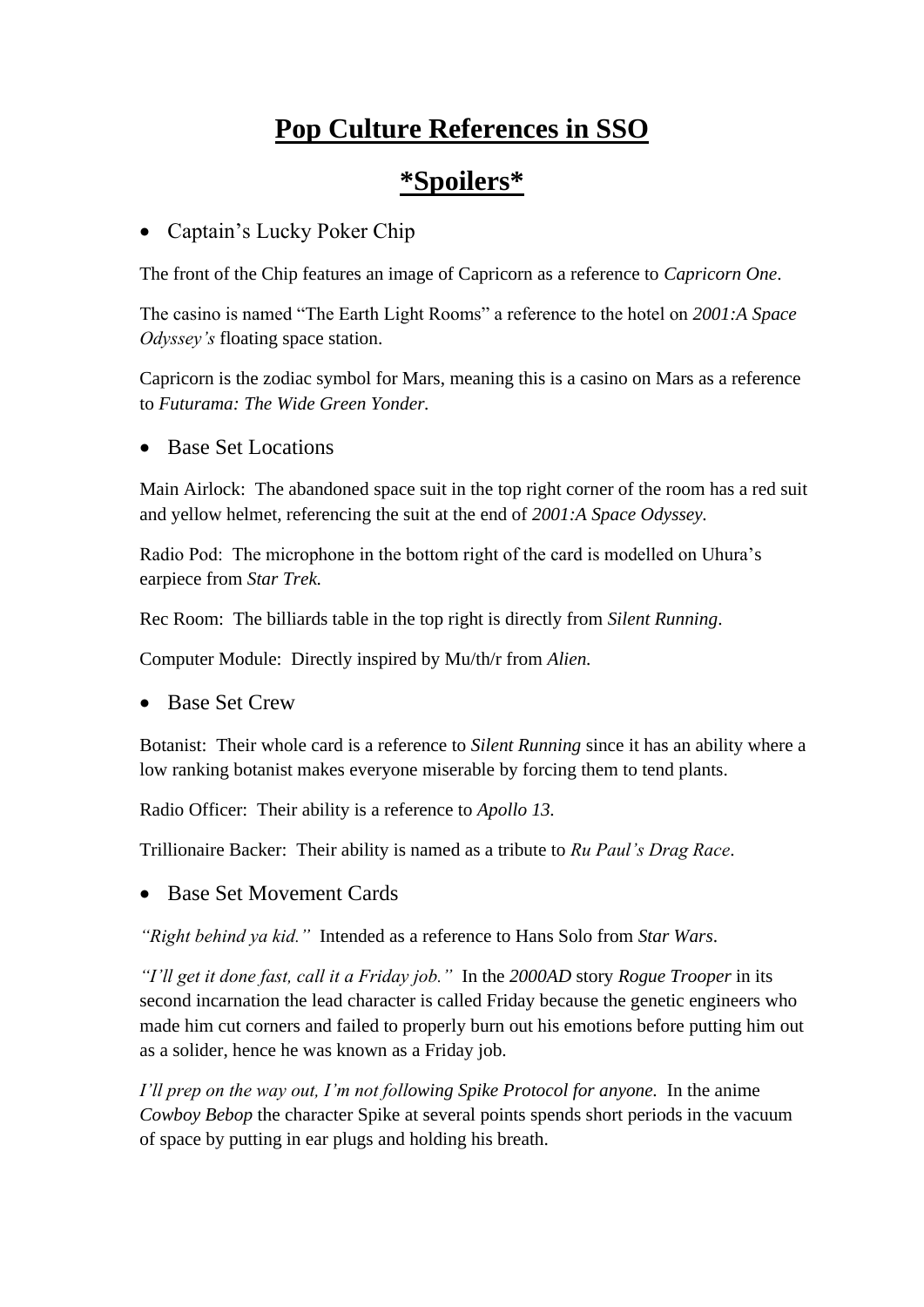*Lookin' good in gold.* A reference to command gold colour uniforms from the original Star Trek series.

*I hope I shall arrive soon.* The title of a Philip K. Dick short story.

*We're booked on the shuggy table, come on.* In the *2000AD* series *Judge Dredd* the lead character's informant Max Normal is a hustler at a billiards like game called shuggy.

# • AI Challenge Deck

This entire deck is a reference to *2001:A Space Odyssey,* with its polite but murderous AI.

• Base Set Achievements

Daisy Daisy… - Winning by shutting down the AI is named after the song that HAL sings at the climax of *2001:A Space Odyssey.*

Prequel Shock – The game *System Shock* opens with a hacker awaking from a cryogenic sleep alone on a space station taken over by a murderous AI, if that's how your game ends, you presumably just played a prequel to that game*.*

Star Child – Another reference to *2001:A Space Odyssey,* if you end without winning or losing then your fate is as unsure as that at the climax of Kubrick's film.

Pod Bay Doors – Again, *2001:A Space Odyssey* where the pod bay doors are requested opened shortly after the death of a crew member outside the ship*.*

Don't Fear Pinbacker – If a large number of crew die in the Challenge phase then they may have been bunching up to avoid the worst cards of the first captain deck, named after the captain Pinbacker from *Sunshine*, in turn named for the officer from *Dark Star.*

## • First Captain Challenge Deck

This entire deck is a reference to *Sunshine* with its killer captain, obsessed with silence as opposed the captain obsessed with light in that film, swapping one sense for another.

• First Captain Achievements

Alone In The Dark – A reference to the classic computer game of the same name.

Don't Fear HAL – If a large number of crew die in the Challenge phase then they may have spread out to avoid the worst cards of the AI deck, named after the computer from *2001: A Space Odyssey.*

## • Parasites Challenge Deck

This entire deck is a reference to *The Thing* with its deadly alien parasite and sense of paranoia and distrust.